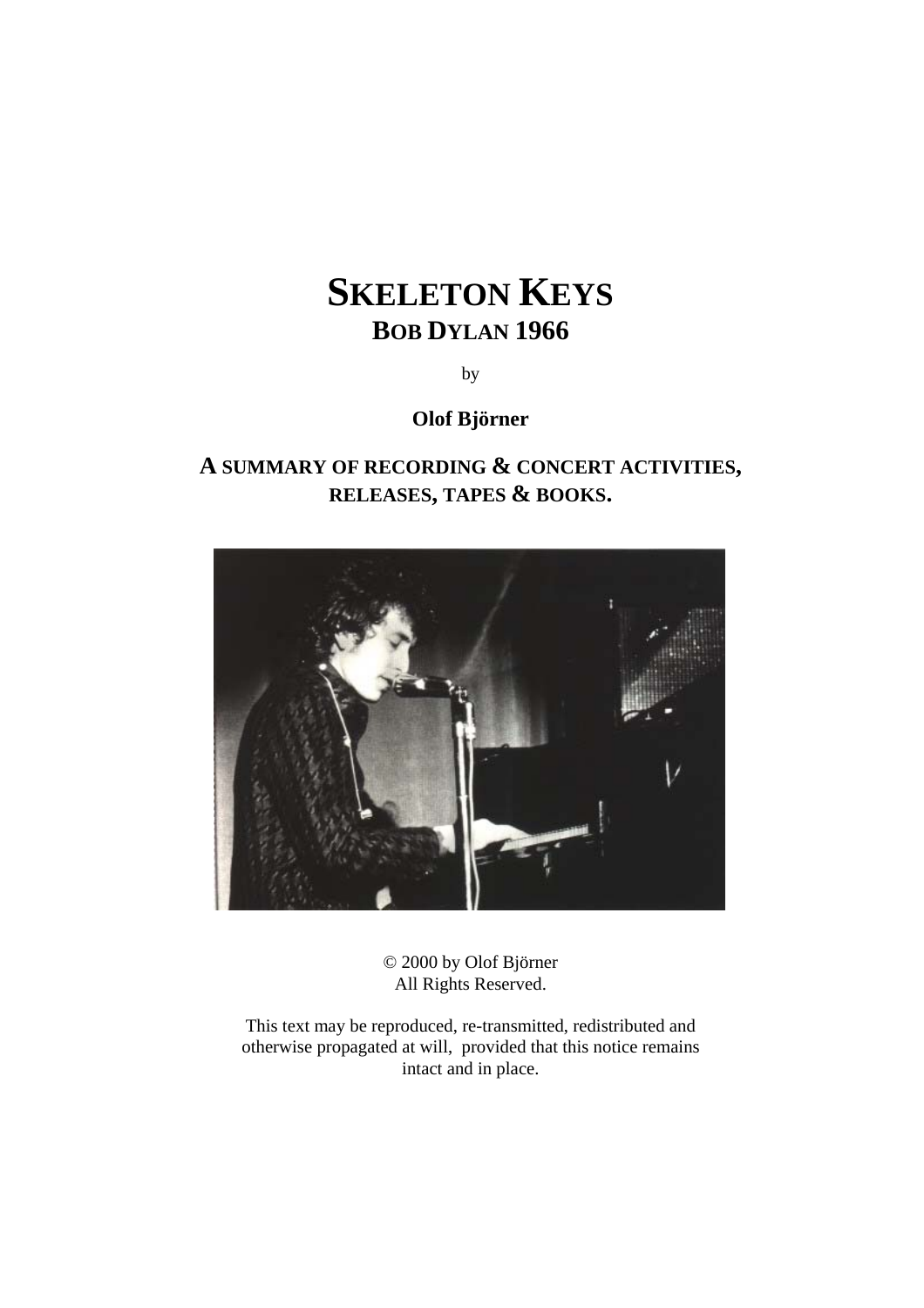# **CONTENTS:**

| $\mathbf{1}$            |     |  |
|-------------------------|-----|--|
|                         |     |  |
| $\overline{2}$          |     |  |
| $\mathbf{3}$            |     |  |
|                         |     |  |
| $\overline{\mathbf{4}}$ |     |  |
|                         | 4.1 |  |
|                         | 4.2 |  |
|                         | 4.3 |  |
|                         | 4.4 |  |
|                         | 4.5 |  |
| $\overline{5}$          |     |  |
|                         | 5.1 |  |
|                         | 5.2 |  |
|                         | 5.3 |  |
| 6                       |     |  |
|                         |     |  |
| $\overline{7}$          |     |  |
|                         |     |  |
| 8                       |     |  |
| $\boldsymbol{9}$        |     |  |
|                         | 9.1 |  |
|                         | 9.2 |  |
|                         | 9.3 |  |
|                         | 9.4 |  |
|                         |     |  |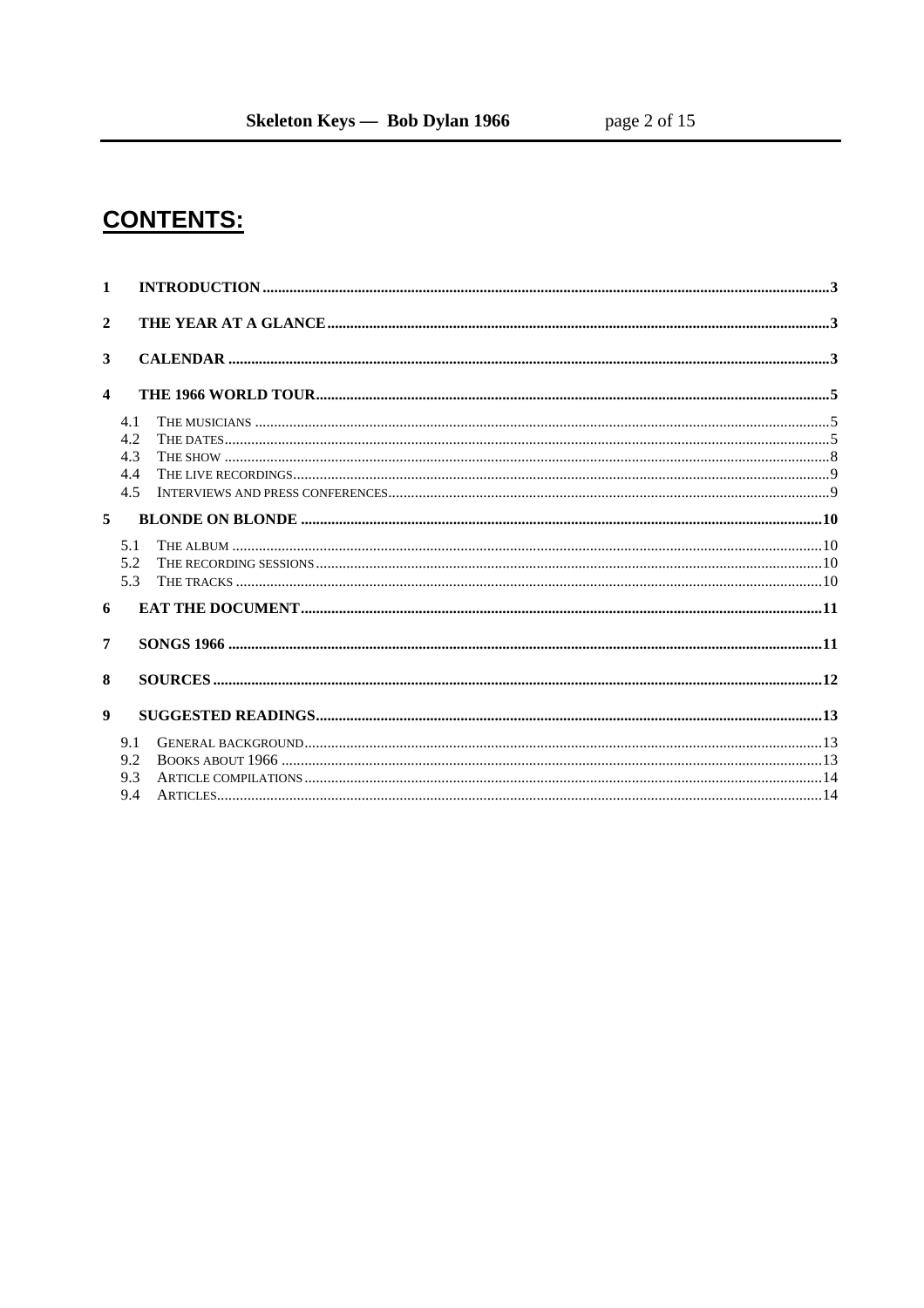## **1 INTRODUCTION**

The year many regard as Bob Dylan's best, with the famous World Tour spanning North America, Australia and Europe and the recording of one of the best rock albums ever, BLONDE ON BLONDE. In July Bob Dylan falls off his motorcycle while riding around Albert Grossman's estate in Woodstock. Dylan and is hospitalized. All concert and radio/TV engagements for the rest of the year are first put forward, then cancelled. This marks the end of the surrealistic rock'n'roll phase. Dylan will reappear mote than a year later a very changed man and performer.

## **2 THE YEAR AT A GLANCE**



# **3 CALENDAR**

| 26 January     | Dylan appears in the early morning talk show of Bob Fass, participating in a<br>two hour long phone-in.                                                                                                                                             |
|----------------|-----------------------------------------------------------------------------------------------------------------------------------------------------------------------------------------------------------------------------------------------------|
| February       | Release of the single <i>One Of Us Most Know/Queen Jane Approximately</i>                                                                                                                                                                           |
| 4 February     | The North American tour continues with a show in Louisville, Kentucky.                                                                                                                                                                              |
| 14–17 February | Recording for <b>BLONDE ON BLONDE</b> is resumed in Nashville with local<br>studio musicians.                                                                                                                                                       |
| 8–9 March      | Last <b>BLONDE ON BLONDE</b> sessions in Nashville, Tennessee.                                                                                                                                                                                      |
| 12 March       | Robert Shelton interviews Dylan on a flight between Lincoln, Nebraska and<br>Denver, Colorado. The interview is published twenty years later in Shelton's<br>book "No Direction Home".                                                              |
| 25 March       | The acoustic half at the show in Center Arena, Seattle, Washington, includes<br>a version of <i>Oxford Town</i> . It is preceded by Bob telling the lighting guy to<br>put a spotlight on a certain heckler, then he dedicates the song to the guy, |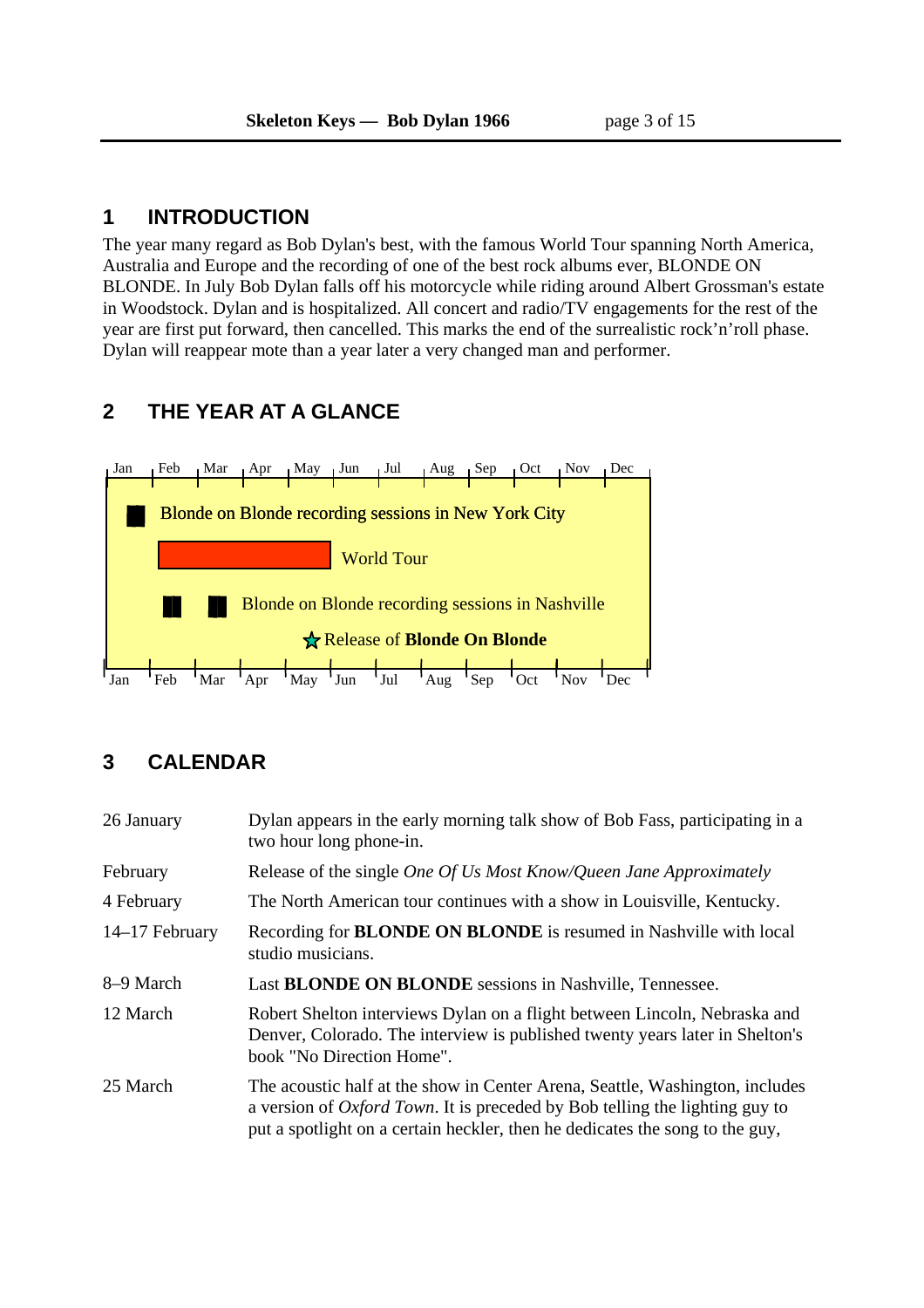who remains in the spotlight while Bob sings the song.

- 26 March Last concert in North America for almost eight years in Vancouver, British Columbia, Canada.
- April Release of the single *Rainy Day Women # 12 & 35/ Pledging My Time*. In the US this stays 10 weeks on the charts, peaking as #2. In England it reaches #7 at best.
- 13 April The World Tour proper starts with a show at the Sydney Stadium in Sydney, Australia. This show ends with Positively  $4<sup>th</sup>$  Street, instead of Like A Rolling Stone.
- 21 April Parts of the press conference at the Adelaide airport is broadcast at the local radio.
- 28 April Press conference in Stockholm and interview by Klas Burling are broadcast by Swedish radio.
- 16 May Release of **BLONDE ON BLONDE**.
- 17 May The show at Free Trade Hall in Manchester is recorded on 3-track for a possible later live recording. It is later widely bootlegged as the "Royal Albert Hall" concert. The heckler shouting 'Judas' and the famous response 'You're a liar' is probably the most famous artist – audience interaction in rock 'n' roll. The entire concert is eventually officially released in The Bootleg Series by Sony Music in 1999.
- 24 May The show at Dylan's 25th birthday at the Olympia in Paris is recorded to be broadcast on French radio on May 29. At the last minute the broadcast is vetoed by Dylan.
- 27 May Royal Albert Hall, London. This turns out to be the last show of the 1966 World Tour and the last Bob Dylan concert until the "come-back" with The Band in January 1974.
- April-May The European leg of the World Tour is again filmed by D.A. Pennebaker. It is later edited by Bob Dylan and Howard Alk. The premiere is delayed until February 8, 1971.
- Late May Vacation in Spain with Sara.
- June Release of single *I Want You/Just Like Tom Thum's Blues*, the B-side being a live version from Liverpool, 14 May. 1966.
- Early Summer Birth of first son, Jesse Byron.
- July 29 While riding around Albert Grossman's estate in Woodstock, Dylan falls off his motorcycle and is hospitalized. All concert and radio/TV engagements for the rest of the year are first put forward, then cancelled.
- August Release of single *Just Like A Woman/Obviously Five Believers*.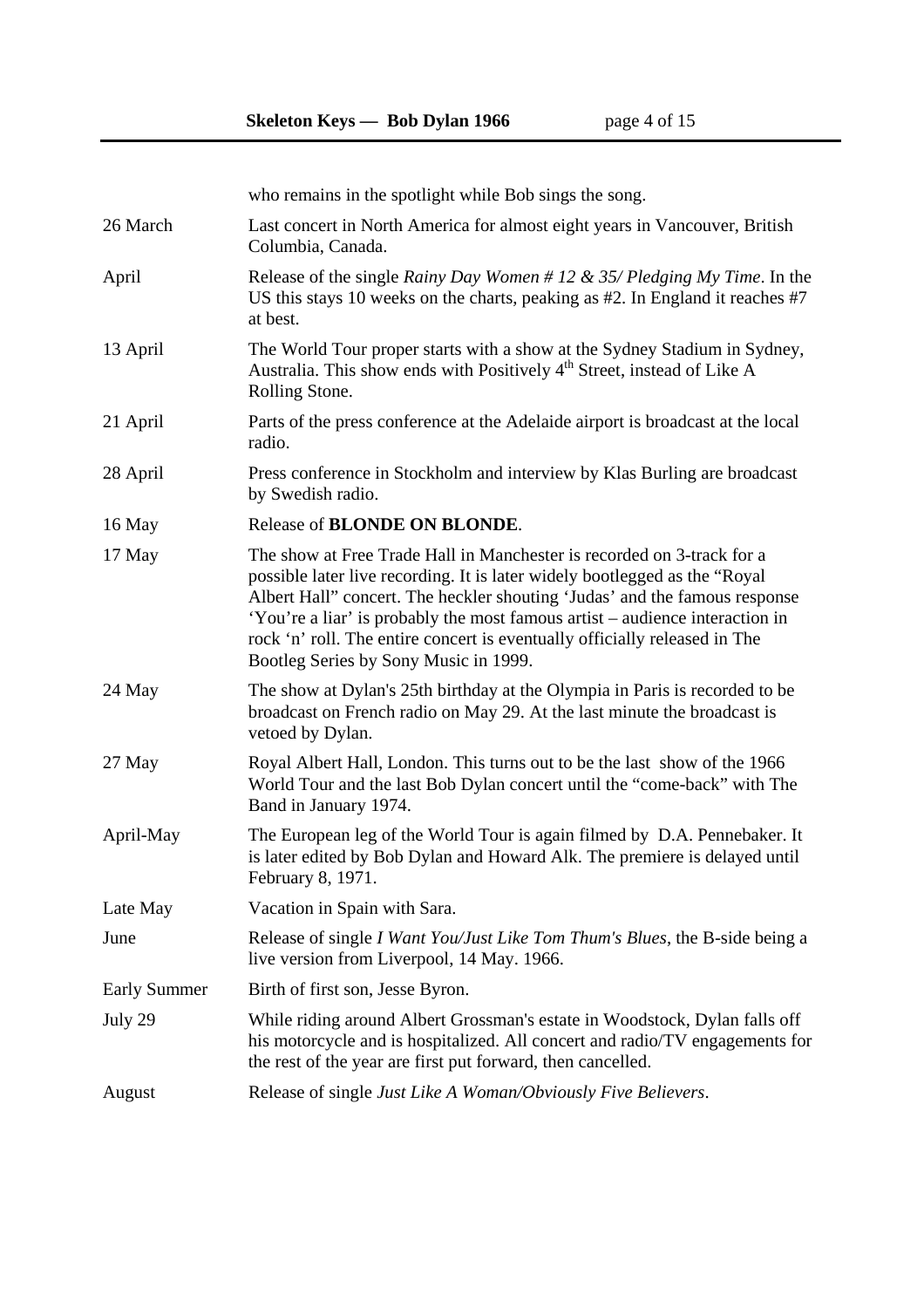## **4 THE 1966 WORLD TOUR**

#### **4.1 The musicians**

During the first part of the tour in North America the band consisted of:

Robbie Robbertson (guitar), Garth Hudson (organ), Richard Manuel (piano), Rick Danko (bass), Sandy Konikoff (drums).

When the tour continued in Hawaii in April, Sandy Konikoff was replaced by Mickey Jones.

### **4.2 The dates**

 $\odot$  means there is a recording this show or parts of it

#### **February**

| $\blacksquare$ $\blacksquare$ |                               |                                  |         |
|-------------------------------|-------------------------------|----------------------------------|---------|
|                               | 4 Louisville, Kentucky        |                                  |         |
|                               | 5 White Plains, New York      | <b>Westchester County Center</b> | ☺       |
|                               | 6 Pittsburgh, Pennsylvania    | Syria Mosque                     | $\odot$ |
|                               | 10 Memphis, Tennesee          | Ellis Auditorium Amphitheater    |         |
|                               | 11 Richmond, Virginia         | <b>Richmond Shrine Mosque</b>    |         |
|                               | 12 Norfolk, Virginia          | Arena                            |         |
|                               | 18 New Haven, Connecticut     | New Haven Arena                  |         |
|                               | 19 Ottawa, Ontario, Canada    | Auditorium,                      |         |
|                               | 20 Montreal, Quebec, Canada   | Place des Arts                   |         |
|                               | 24 Philadelphia, Pennsylvania | Academy Of Music                 |         |
|                               | 25 Philadelphia, Pennsylvania | <b>Academy Of Music</b>          |         |
|                               | 26 Hampstead, New York        | <b>Island Gardens</b>            | ☺       |
| March                         |                               |                                  |         |
|                               | 3 Miami Beach, Florida        | <b>Convention Hall</b>           |         |
|                               | 5 Jacksonville, Florida       | Jacksonville Coliseum            |         |
|                               | 11 St Louis, Missouri         | Kiel Opera House                 |         |
|                               | 12 Lincoln, Nebraska          | Persching Memorial Auditorium    |         |
|                               | 13 Denver, Colorado           |                                  |         |
|                               | ?? Los Angeles, California    |                                  |         |
|                               | ?? Santa Monica, California   |                                  |         |
|                               |                               |                                  |         |

- 24 Tacoma, Washington
- 25 Seattle, Washington Center Arena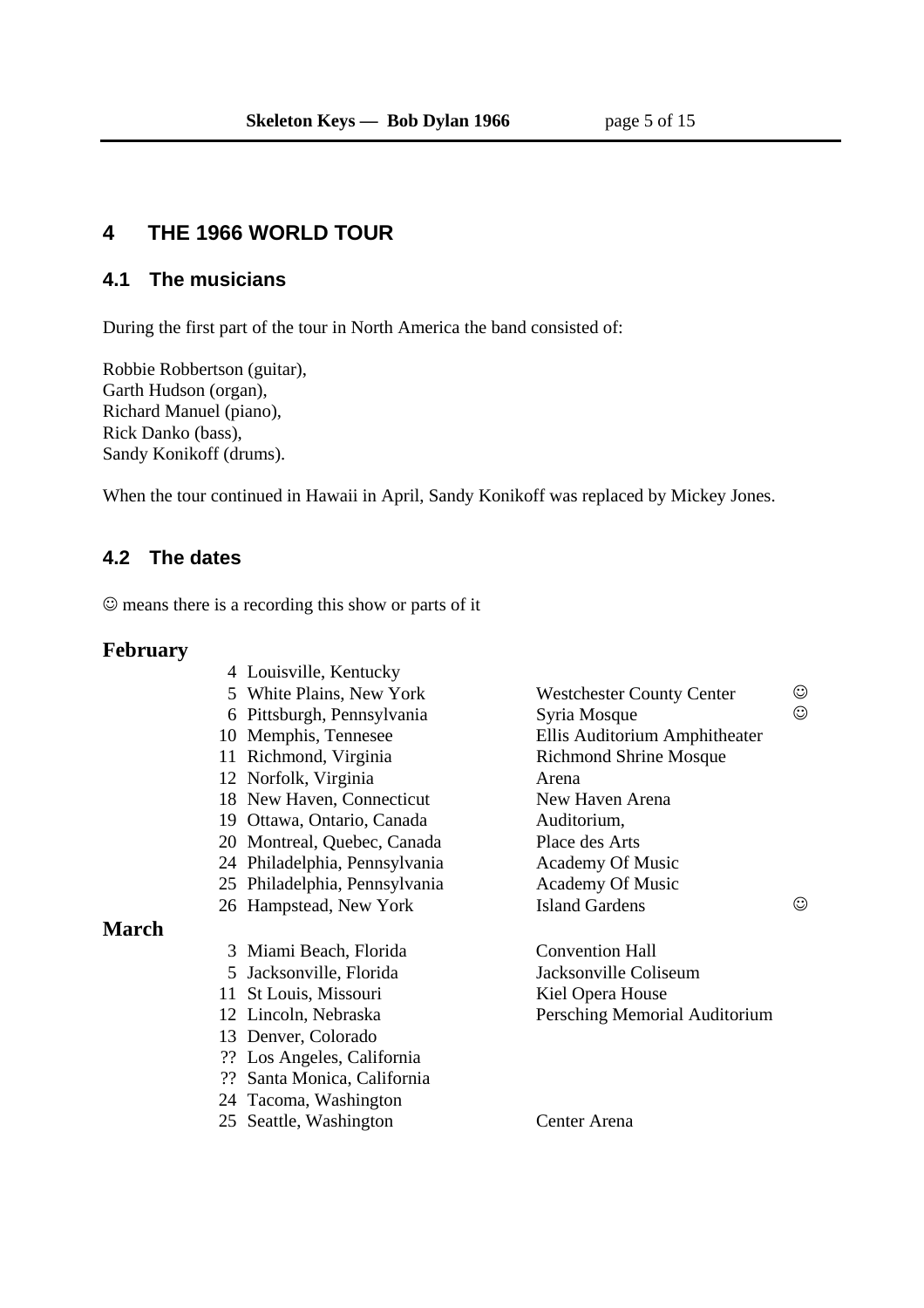| <b>April</b> |                             |                               |                      |
|--------------|-----------------------------|-------------------------------|----------------------|
|              | 9 Honolulu, Hawaii          | Honolulu International Center |                      |
|              | 13 Sydney, Australia        | <b>Sydney Stadium</b>         | $_{\mathord{\odot}}$ |
|              | 15 Brisbane, Australia      | <b>Festival Hall</b>          |                      |
|              | 16 Sydney, Australia        | <b>Sydney Stadium</b>         |                      |
|              | 19 Melbourne, Australia     | <b>Festival Hall</b>          | $_{\odot}$           |
|              | 20 Melbourne, Australia     | <b>Festival Hall</b>          | $\odot$              |
|              | 22 Adelaide, Australia      | Palais Royal                  |                      |
|              | 23 Perth, Australia         | <b>Capitol Theatre</b>        |                      |
|              | 29 Stockholm, Sweden        | Konserthuset,                 | $_{\mathord{\odot}}$ |
| May          |                             |                               |                      |
|              | 1 Copenhagen, Denmark       | KB-Hallen                     |                      |
|              | 2 Dublin, Ireland           | Adelphi Theatre               | $_{\odot}$           |
|              | 6 Belfast, Northern Ireland | <b>ABC</b>                    | $\odot$              |
|              | 10 Bristol, England         | <b>Colston Hall</b>           | $\odot$              |
|              | 11 Cardiff, Wales           | Capitol Theatre               |                      |
|              | 12 Birmingham, England      | Odeon                         |                      |
|              | 14 Liverpool, England       | Odeon                         | $_{\odot}$           |
|              | 15 Leicester, England       | <b>DeMontfort Hall</b>        |                      |
|              | 16 Sheffield, England       | <b>Gaumont Theatre</b>        |                      |
|              | Manchester, England<br>17   | Free Trade Hall               | $_{\odot}$           |
|              | 19 Glasgow, Scotland        | Odeon                         |                      |
|              | 20 Edinburgh, Scotland      | <b>ABC</b> Theatre            | $_{\mathord{\odot}}$ |
|              | 21 Newcastle, England       | Odeon                         |                      |
|              | 24 Paris, France            | Olympia                       |                      |
|              | 26 London, England          | Royal Albert Hall             | $_{\odot}$           |

27 London, England **Royal Albert Hall** 

## 26 Vancouver, British Columbia, Canada PNE Agrodome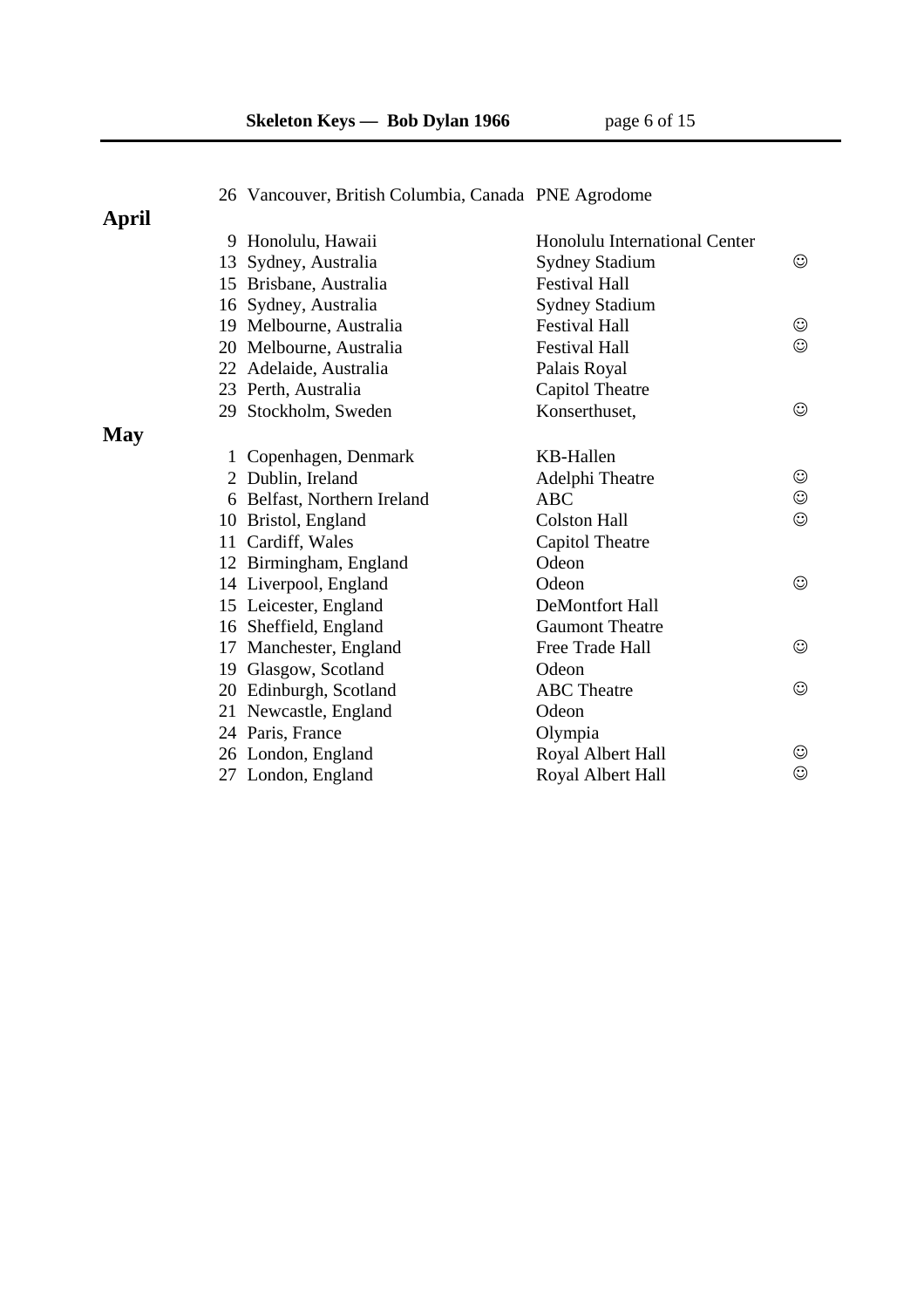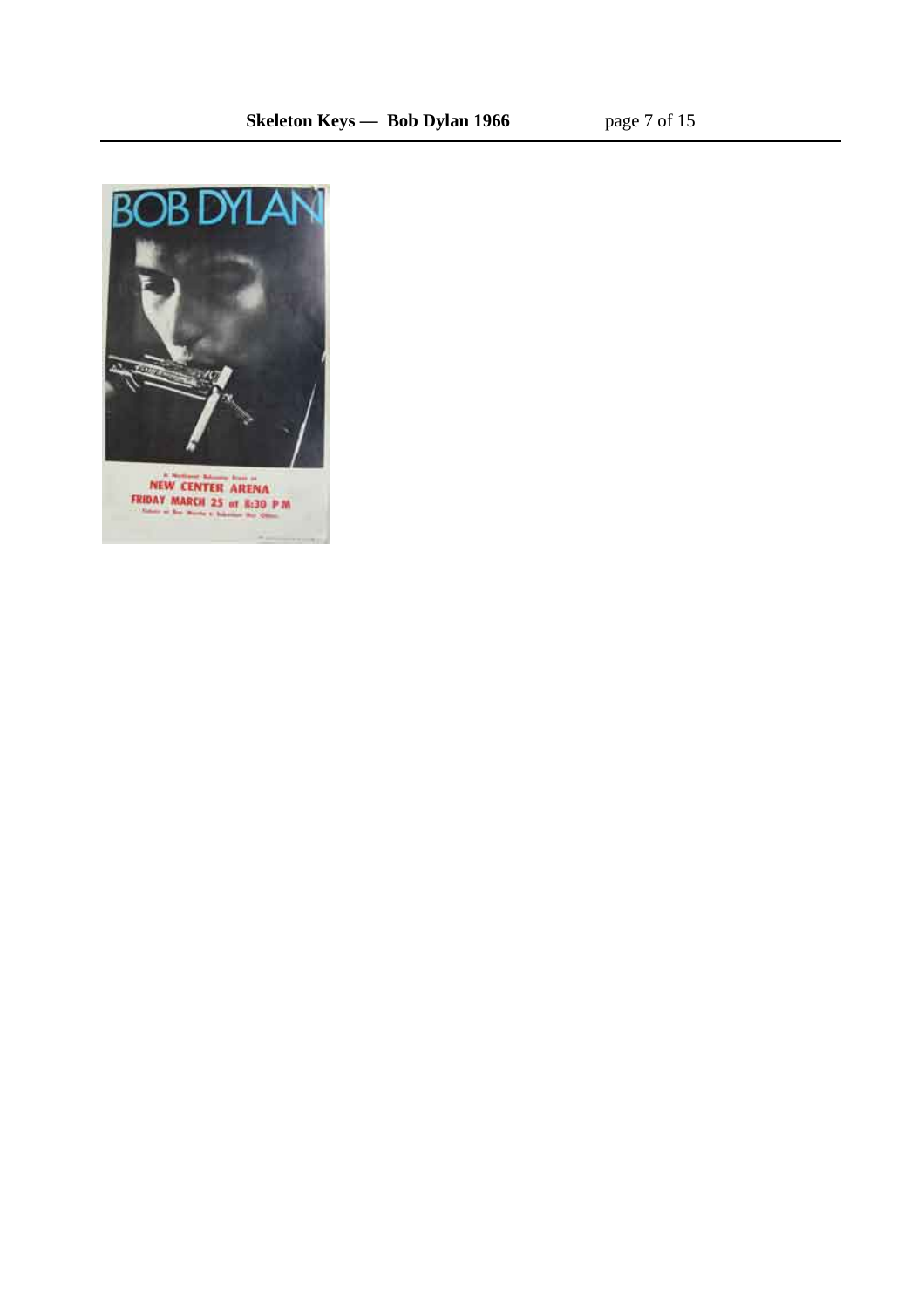#### **4.3 The show**

As far as is known the set always consisted of 7 songs with Bob Dylan on vocal guitar and harmonica. After a 15-minute intermission Dylan returned with his band and they performed 8 songs. There were no encores. The set list stayed pretty much the same at least from Australia and onwards.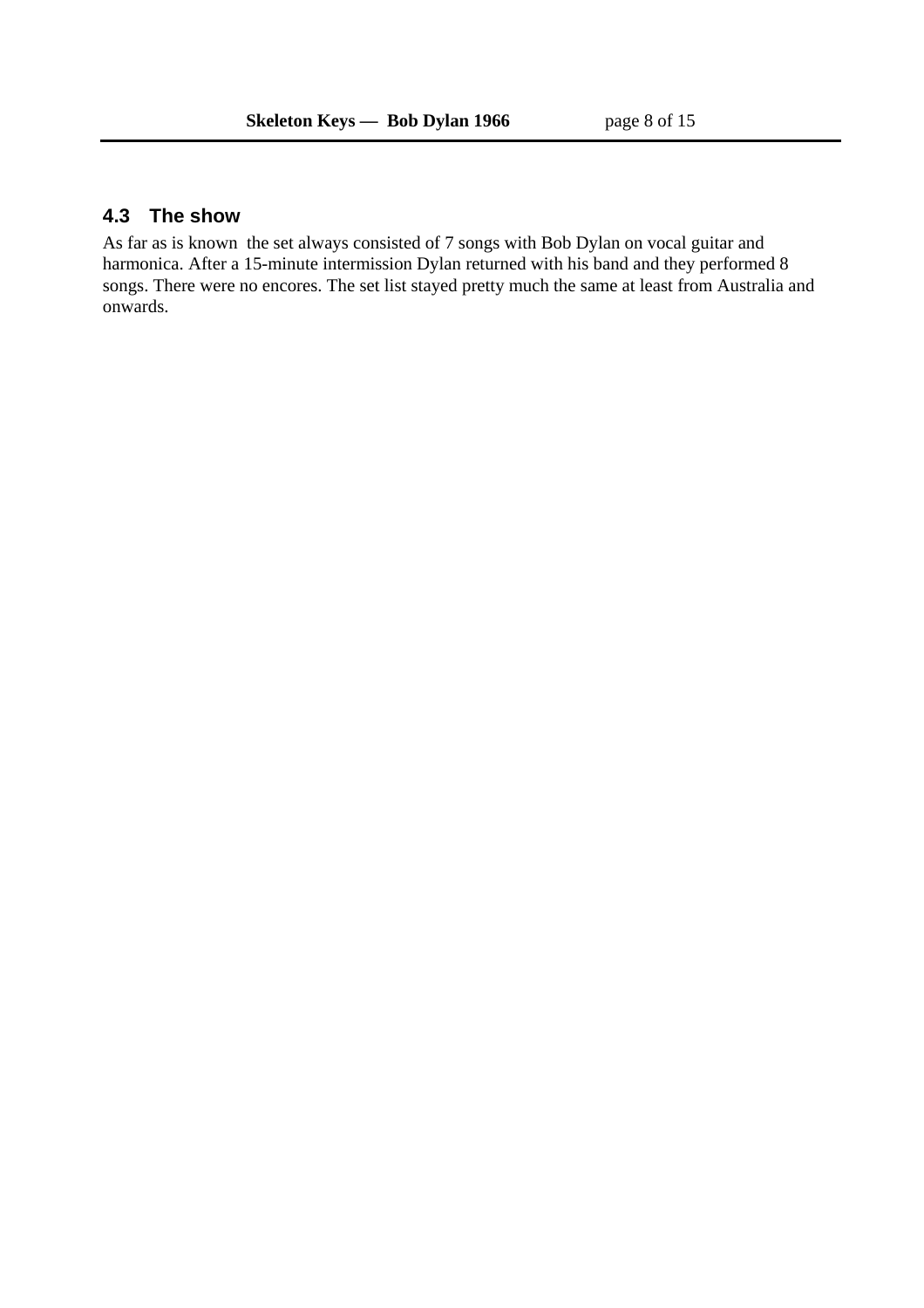### **4.4 The live recordings**

|                              |    |   | February |    |    | April |    |   |   |   |    |    |    | Mav |    |    |    |    |    |    |
|------------------------------|----|---|----------|----|----|-------|----|---|---|---|----|----|----|-----|----|----|----|----|----|----|
|                              |    | 5 | 6        | 26 | 13 | 20    | 29 |   | 5 | 6 | 10 | 12 | 14 | 15  | 16 | 17 | 19 | 20 | 26 | 27 |
| She Belongs To Me            | АC |   |          |    |    |       |    |   |   |   |    |    |    |     |    |    |    |    |    |    |
| To Ramona                    | АC | 2 | 2        |    |    |       |    |   |   |   |    |    |    |     |    |    |    |    |    |    |
| Visions Of Johanna           | АC | 3 | 3        | 3  | 3  | 3     | 3  |   | X |   | 3  |    |    | 3   | 3  | 3  |    | 3  | 3  | 3  |
| It's All Over Now, Baby Blue | AC | 4 |          | 4  | 4  | 4     | 4  |   | Χ |   | 4  |    |    | 4   | 4  | 4  |    | 4  | 4  | 4  |
| <b>Desolation Row</b>        | АC | 5 | 4        | 5  | 5  | 5     | 5  |   | X |   | 5  |    |    | 5   | 5  | 5  |    | 5  | 5  | 5  |
| Love Minus Zero/No Limit     | АC | 6 | 5        | 6  |    |       |    |   |   |   |    |    |    |     |    |    |    |    |    |    |
| Mr. Tambourine Man           | АC | 7 | 6        | 7  |    |       |    |   | X |   | 7  |    |    |     |    |    |    |    |    |    |
| Tell Me. Momma               |    | 8 |          | 8  | 8  | 8     |    | X |   |   | 8  |    | X  | 8   | 8  | 8  |    | 8  | 8  | 8  |
| I Don't Believe You          |    | 9 |          | 9  | 9  |       | X  |   |   | x | 9  |    | X  | 9   | 9  | 9  |    | 9  | 9  | 9  |
| Positively 4th Street        |    |   | X        |    | 15 |       |    |   |   |   |    |    |    |     |    |    |    |    |    |    |
| Like A Rolling Stone         |    |   | X        |    |    |       |    | X |   |   | 15 |    |    |     | 15 | 15 |    | 15 | 15 | 15 |
| Fourth Time Around           | АC |   |          | 2  | 2  | 2     | X  |   | X |   | 2  |    |    | 2   | 2  | 2  |    | 2  | 2  | 2  |
| Baby Let Me Follow You Down  |    |   |          | 10 | 10 | X     | X  | X |   |   | 10 |    | X  | 10  | 10 | 10 |    | 10 | 10 | 10 |
| Just Like Tom Thumb's Blues  |    |   |          | 11 | 11 | X     | Χ  | X |   |   | 11 |    | X  | 11  | 11 | 11 |    |    |    | 11 |
| Leopard-Skin Pill-Box Hat    |    |   |          | 12 | 12 |       | X  |   |   |   | 12 |    | X  |     | 12 | 12 |    | 12 | 12 | 12 |
| One Too Many Mornings        |    |   |          | 13 | 13 |       | X  | X |   |   | 13 |    |    |     | 13 | 13 |    | 13 | 13 | 13 |
| Just Like A Woman            | AC |   |          |    | 6  | 6     |    |   | x |   | 6  |    |    | 6   | 6  | 6  |    | 6  | 6  | 6  |
| Ballad Of A Thin Man         |    |   |          |    | 14 |       | X  | X |   |   | 14 |    |    |     | 14 | 14 | 2  | 14 | 14 | 14 |

X denotes that the exact position in the show is not known. Entries in italics denotes "known but not in circulation".

The audience tapes from this period are generally very poor. Only Pittsburgh, February 6 is listenable. The tape from Stockholm is very fragmentary. The guy who taped this concert supposedly had a Beatles concert on the other side of the tape and therefore only taped the beginning of most songs! The PA tapes are on the other hand very good and have been widely bootlegged through the years.

#### **4.5 Interviews and press conferences**

| <b>Bob Fass Show</b>         | WBAI Studios, New York City, New York    |
|------------------------------|------------------------------------------|
| Martin Bronstein Interview   | Place Des Arts, Montreal, Quebec, Canada |
| Stan Profe interview         | Melbourne, Victoria, Australia           |
| Press conference             | Adelaide, South Australia, Australia     |
| Roger Cardwell interview     |                                          |
| <b>Bob Francis interview</b> |                                          |
| Press conference             | Hotel Flamingo, Solna, Sweden            |
| Klas Burling interview       |                                          |
| London press conference      | Mayfair Hotel, London, England           |
| <b>Press Conference</b>      | Hotel Georges V, Paris, France           |
|                              |                                          |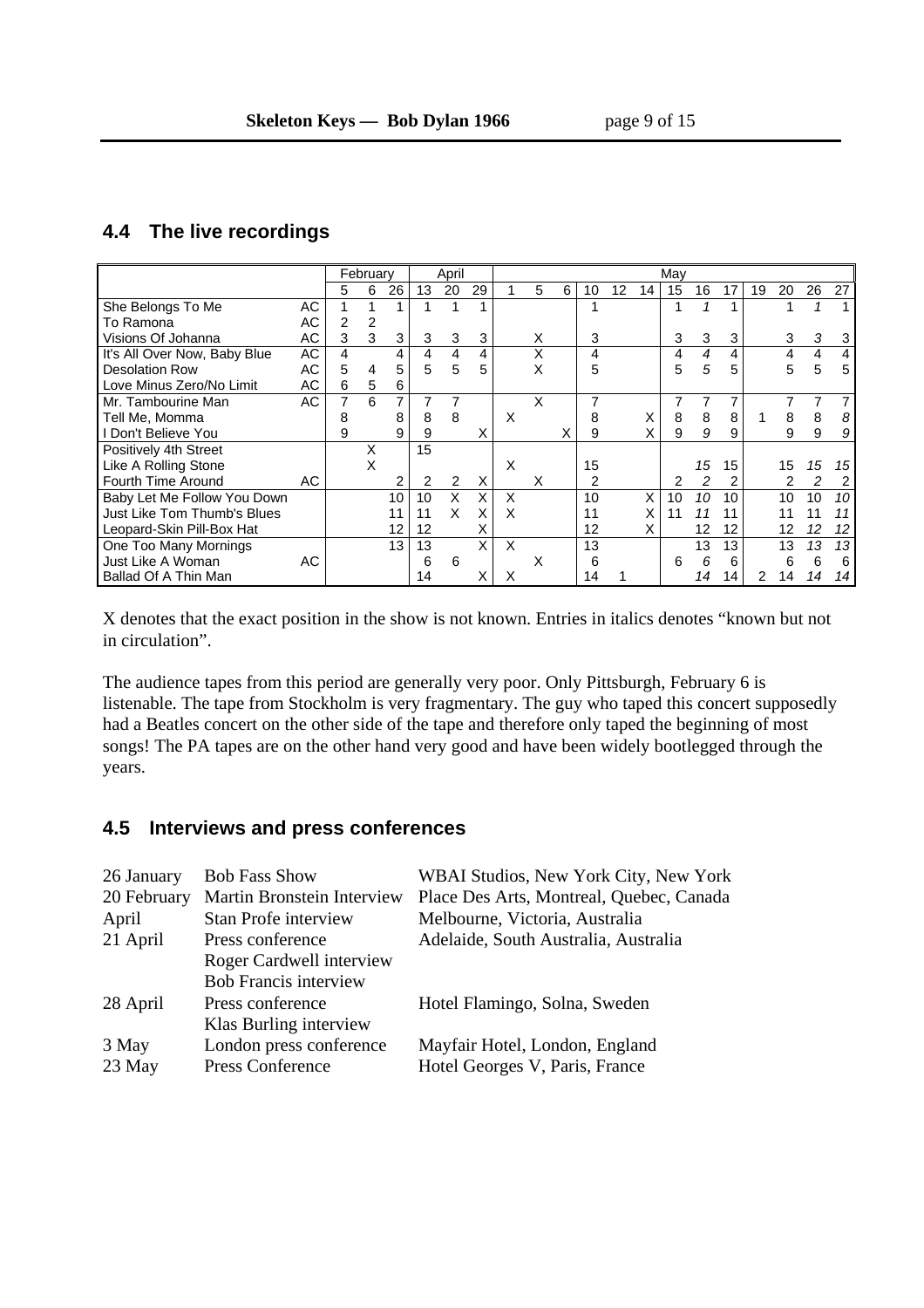## **5 BLONDE ON BLONDE**

### **5.1 The album**

This double album was released May 16, 1966 and on CD first time April 1987 with several shorter mixings, later remixed and re-released in full length. Approximately 73 minutes.

Blonde On Blonde stayed 30 weeks on the US charts and peaked as #9. In England it reached #3 and stayed 10 weeks in the Top 10.

## **5.2 The recording sessions**

| <b>Session #</b> | <b>Date</b>         | <b>Location</b>                                     |
|------------------|---------------------|-----------------------------------------------------|
|                  | 5 October 1965      | Columbia Recording Studios, New York City, New York |
| 2                | 30 November 1965    | Columbia Recording Studios, New York City, New York |
| 3                | 21 January 1966     | Columbia Recording Studios, New York City, New York |
| 4                | 25 January 1966     | Columbia Recording Studios, New York City, New York |
| 5                | 27 January 1966     | Columbia Recording Studios, New York City, New York |
| 6                | 14 February 1966    | Columbia Music Row Studios, Nashville, Tennessee    |
| 7                | 15–16 February 1966 | Columbia Music Row Studios, Nashville, Tennessee    |
| 8                | 17 February 1966    | Columbia Music Row Studios, Nashville, Tennessee    |
| 9                | 8 March 1966        | Columbia Music Row Studios, Nashville, Tennessee    |
| 10               | 9–10 March 1966     | Columbia Music Row Studios, Nashville, Tennessee    |
|                  |                     |                                                     |

## **5.3 The tracks**

| Song                            | <b>Session</b> | <b>Single</b> | <b>Official live</b> | <b>First known live</b>       |
|---------------------------------|----------------|---------------|----------------------|-------------------------------|
| Rainy Day Women #12 & 35        | 10             | April 1966    | Before The Flood     | Isle Of Wight 31 August 1969  |
| Pledging My Time                | 9              | April 1966    |                      | San Rafael April 1987         |
| Visions Of Johanna              | 6              |               | <b>Biograph</b>      | Pittsburgh 6 February 1966    |
| One Of Us Must Know             | $\overline{4}$ | Early 1966    |                      | Wichita 19 May 1976           |
| I Want You                      | 10             | June 1966     | At Budokan           | San Francisco 23 March 1975   |
|                                 |                |               | Dylan & The Dead     |                               |
| Stuck Inside Of Mobile          | 8              | July 1966     | Hard Rain            | Pensacola 28 April, 1976      |
| Leopard-Skin Pill-Box Hat       | 10             |               |                      | Hempstead 26 February 1966    |
| Just Like A Woman               | 9              | August 1966   | Before The Flood     | Melbourne 19 or 20 April 1966 |
|                                 |                |               | At Budokan           |                               |
|                                 |                |               | Bangla Desh          |                               |
|                                 |                |               | Hard To Handle       |                               |
| Most Likely You Go Your Way     | 10             | 1967          | Before The Flood     | Chicago 3 January 1974        |
| Temporary Like Achilles         | 10             |               |                      |                               |
| <b>Absolutely Sweet Marie</b>   | 9              |               |                      | Concord 7 June 1988           |
| Fourth Time Around              | 6              |               |                      | Hempstead 26 February 1966    |
| <b>Obviously Five Believers</b> | 10             | August 1966   |                      | Palm Desert 15 May, 1995      |
| Sad-Eyed Lady Of The Lowlands   |                |               |                      |                               |

Biograph - Royal Albert Hall, London, May 26, 1966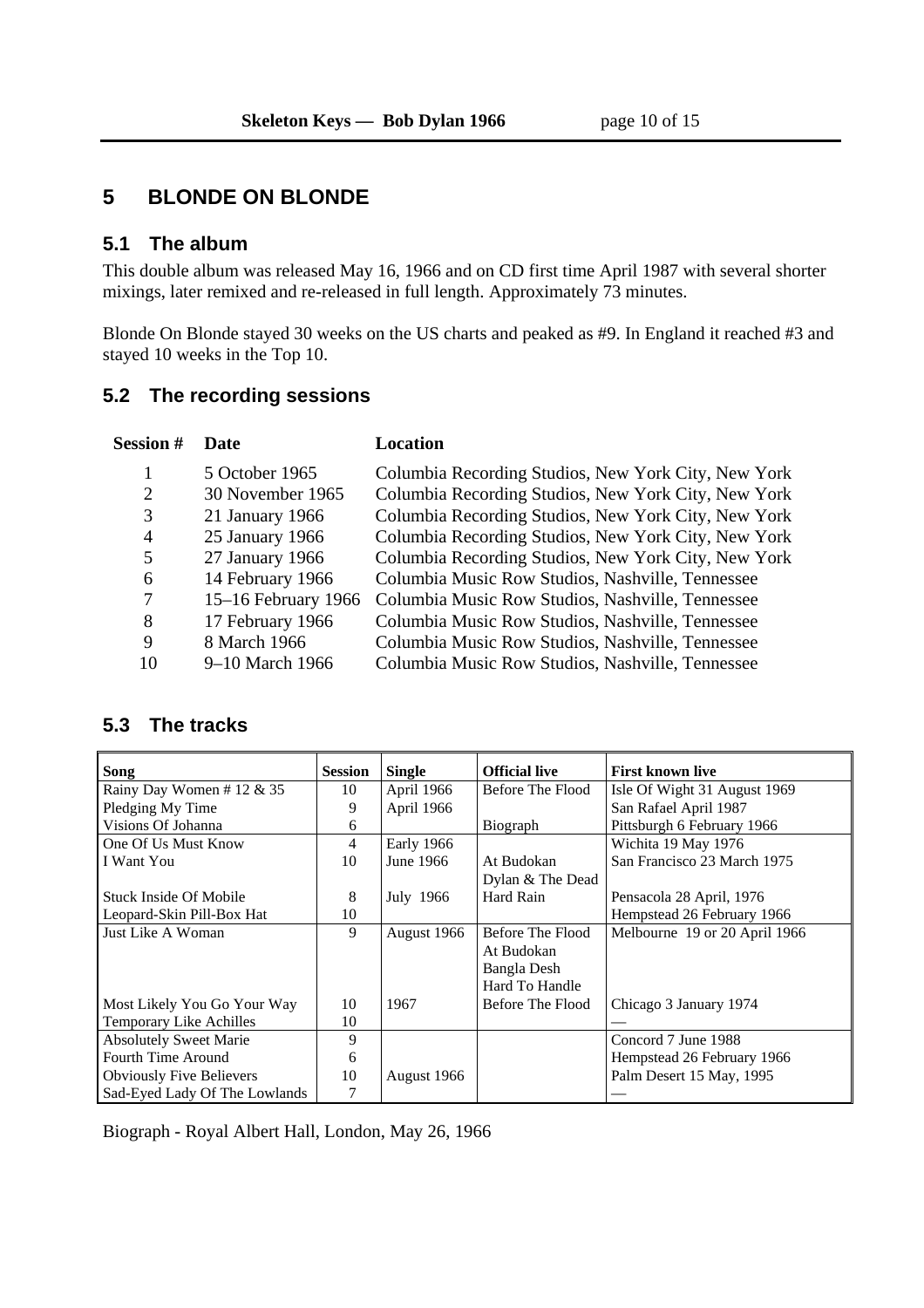Bangla Desh - The benefit concert in Madison Square Garden, 1971. Before The Flood - Tour with The Band, 1974. Hard Rain - 2nd Rolling Thunder Revue, 1976. At Budokan - Far East Leg of World Tour, 1978. Hard To Handle - With Tom Petty And The Heartbreakers in Sydney, Febr. 1986. Dylan & The Dead - Mini Tour with The Grateful Dead, July 1987.

## **6 EAT THE DOCUMENT**

Eat The Document was filmed in Europe April-May 1966 as a sequel to Don't Look Back. It as directed and filmed by D.A. Pennebaker and edited by Bob Dylan and Howard Alk two years later in the summer of 1968. Eat The Document premiered at the New York Academy Of Music, February 8, 1971. Eat The Document documents Dylan's tour of Europe back-stage, on stage and off stage. It is filmed in colour and runs approximately 52 minutes. It is yet not available as commercial home video.

Content:

| Tell Me, Momma                     | KB-Hallen, Copenhagen, Denmark, 1 May           |
|------------------------------------|-------------------------------------------------|
| Baby, Let Me Follow You Down       | KB-Hallen, Copenhagen, Denmark, 1 May           |
| <b>Just Like Tom Thumb's Blues</b> | KB-Hallen, Copenhagen, Denmark, 1 May           |
| One Too Many Mornings              | KB-Hallen, Copenhagen, Denmark, 1 May           |
| Ballad Of A Thin Man               | KB-Hallen, Copenhagen, Denmark, 1 May           |
| Like A Rolling Stone               | KB-Hallen, Copenhagen, Denmark, 1 May           |
| I Still Miss Someone               | backstage Capitol Theatre, Cardiff, May 11      |
| <b>Just Like Tom Thumb's Blues</b> | soundcheck, Free Trade Hall, Manchester, May 17 |
| One Too Many Mornings              | soundcheck, Free Trade Hall, Manchester, May 17 |
| Ballad Of A Thin Man               | soundcheck, Free Trade Hall, Manchester, May 17 |
| What Kind Of Friend Is This        | hotel room, Glasgow, Scotland, 18 May           |
| When Will I Be Loved               | hotel room, Glasgow, Scotland, 18 May           |
| What Kind Of Friend Is This        | hotel room, Glasgow, Scotland, 18 May           |
| I Can't Leave Her Behind           | hotel room, Glasgow, Scotland, 18 May           |
| Tell Me, Momma                     | Glasgow, Scotland, 18 May                       |
| Ballad Of A Thin Man               | Glasgow, Scotland, 18 May                       |
| I Don't Believe You                | ABC Theatre, Edinburgh, May 20                  |
|                                    |                                                 |

## **7 SONGS 1966**

| January  | One Of Us Must Know (Sooner Or Later)               |
|----------|-----------------------------------------------------|
|          | She's Your Lover Now $[1,2]$                        |
| February | Fourth Time Around                                  |
|          | Leopard-Skin Pill-Box Hat                           |
|          | Sad-Eyed Lady Of The Lowlands                       |
|          | Stuck Inside Of Mobile With The Memphis Blues Again |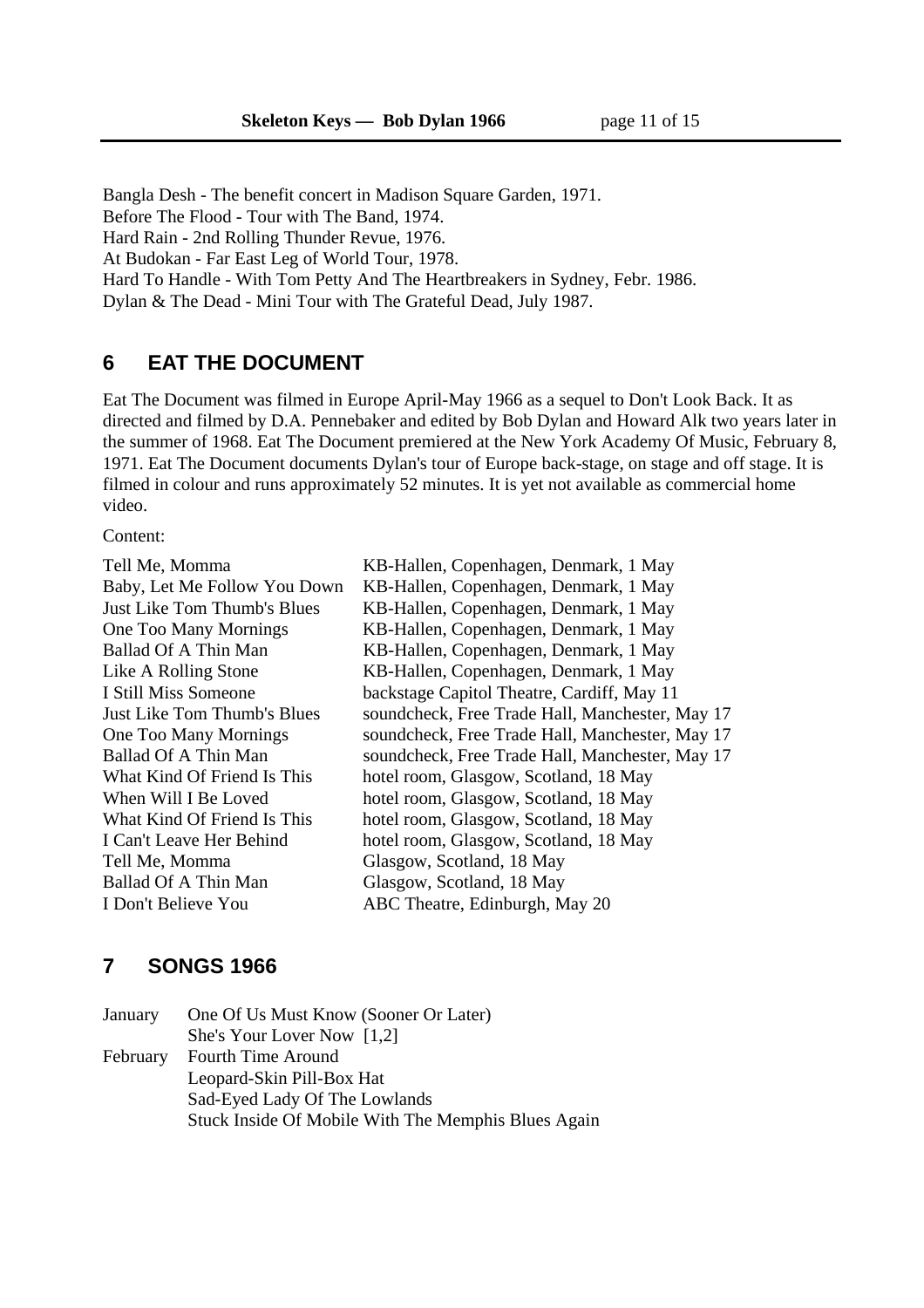| Tell Me, Momma [2]                             |
|------------------------------------------------|
| Visions Of Johanna                             |
| <b>Absolutely Sweet Marie</b>                  |
| I Want You                                     |
| Just Like A Woman                              |
| Most Likely You Go Your Way (And I'll Go Mine) |
| <b>Obviously Five Believers</b>                |
| Pledging My Time                               |
| Rainy Day Women # 12 & 35                      |
| Most Probably van Gogh [5]                     |
| Don't Tell Him, Tell Me [5]                    |
| I Can't Leave Her Behind [3]                   |
| On A Rainy Afternoon [3]                       |
| What Kind Of Friend Is This [3,4]              |
|                                                |

#### Notes

- [1] Two takes exist, one with The Hawks in December 1965 and the solo version from January 1966.
- [2] Covered by The Original Marauders on their album "Now Your Mouth Cries Wolf" Pied Piper 1977.
- [3] Only version is in Eat The Document, not copyrighted until 1978.
- [4] May be an arrangement only, not an original song.
- [5] This song has not been copyrighted. It was performed in a hotel room in Denver, Colorado, 12– 13 March 1966 together with Robbie Robertson and taped by Robert Shelton.

## **8 SOURCES**

| <b>Tim Dunn</b>       | I Just Write 'Em As They Come. An Annotated Guide to the Writings of<br><b>Bob Dylan.</b> A Not-A-Ces Publishing Venture 1990                  |
|-----------------------|------------------------------------------------------------------------------------------------------------------------------------------------|
| <b>Glen Dundas</b>    | Tangled Up In Tapes — 4th Edition<br>A Recording History of Bob Dylan<br>SMA Services, Thunder Bay, Ontario, Canada 1999. Softcover 334 pages. |
| <b>John Baldwin</b>   | The fiddler now upspoke, Volumes 1–5<br>A collection of Bob Dylan interviews and press conferences.<br>Desolation Row Promotions, 1995.        |
| <b>Clinton Heylin</b> | A Life In Stolen Moments.<br>Bob Dylan Day By Day 1941-1995.<br>Schirmer Books 1996, 404 pages.                                                |
| <b>Clinton Heylin</b> | <b>Bob Dylan, The Recording Sessions 1960-1994</b><br>St. Martin's Press, 1995, 233 pages.                                                     |
|                       | <b>Michael Krogsgaard Positively Bob Dylan</b><br>A Thirty-Year Discography, Concert & Record Session Guide 1960-1991.                         |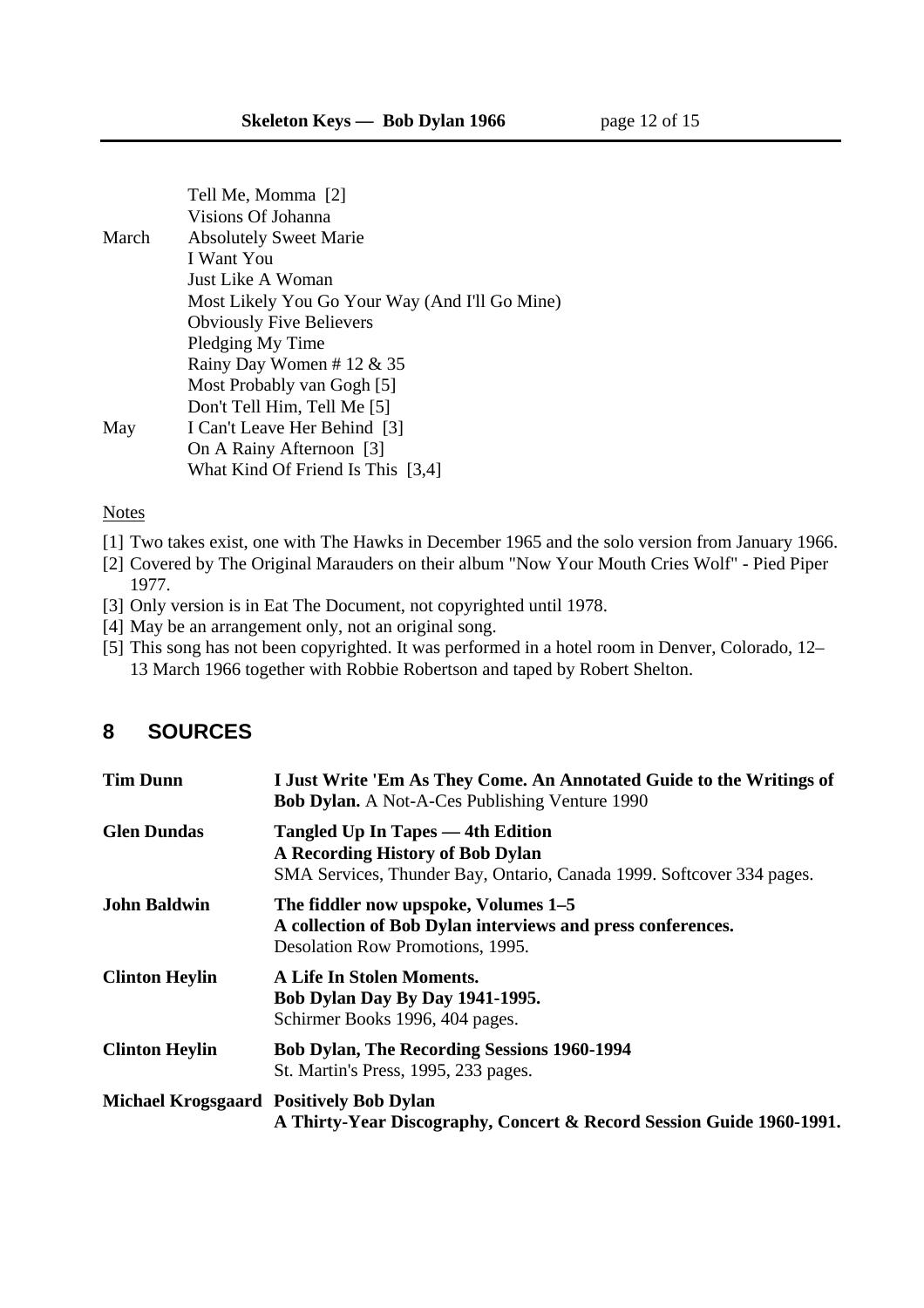Popular Culture, Ink. 1991. 500 pages

**Michael Krogsgaard Bob Dylan: The Recording Sessions (Part 1).**  The Telegraph #52, Summer 1995, pp. 128–129.

# **9 SUGGESTED READINGS**

# **9.1 General background**

| <b>Michael Gray</b>    | Song & Dance Man III. The Art Of Bob Dylan<br>Cassell 1999. Hardback 918 pages (!!) |
|------------------------|-------------------------------------------------------------------------------------|
| <b>Clinton Heylin</b>  | Behind The Shades. A Biography.<br>Summit Books 1991, 500 pages.                    |
| <b>Anthony Scaduto</b> | Bob Dylan. An intimate biography. New American Library 1973                         |
| <b>Robert Shelton</b>  | No Direction Home. The Life and Music of Bob Dylan. New American<br>Library 1986.   |

#### **9.2 Books about 1966**

| <b>John Bauldie</b> | The Ghost Of Electricity. Bob Dylan's 1966 World Tour.<br>Wanted Man 1988                                                                                                                  |  |
|---------------------|--------------------------------------------------------------------------------------------------------------------------------------------------------------------------------------------|--|
| <b>Lars Hols</b>    | <b>Bob Dylan In Sweden.</b><br>Reports on Bob Dylan's concerts in Sweden 1966-1989.<br>Privately published booklet. 116 pages.                                                             |  |
| C.P.Lee             | <b>Like The Night</b><br>Bob Dylan and the road to the Manchester Free Trade Hall.<br>Helter Skelter Publishing 1998. Soft cover, 190 pages.                                               |  |
| <b>Alex Russell</b> | Flagging Down The "Double E" - (Dylan, with allusions)<br>Richie Roberts, New York, 1983.                                                                                                  |  |
| <b>John Way</b>     | Hungry As A Raccoon (Bob Dylan Talks to his Fans and other Strangers)<br>1993<br>Transcripts of the WBAI radio phone-ins, with notes exploring and analysing<br>some of Dylan's responses. |  |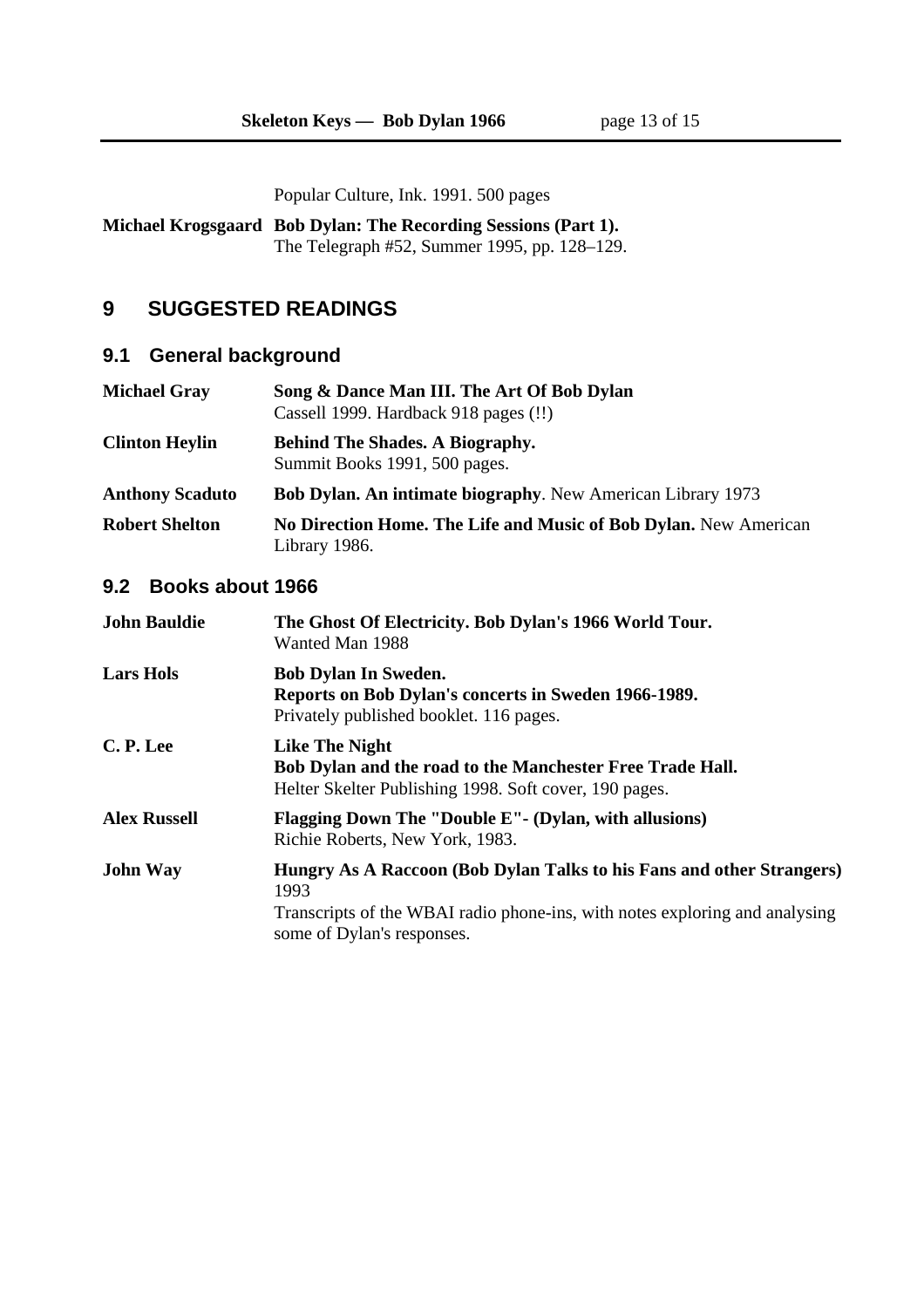#### **9.3 Article compilations**

| <b>Carl Benson</b> (ed) | The Bob Dylan Companion — Four Decades of Commentary.<br>Schirmer Books, New York 1998. Softcover 306 pages.                |
|-------------------------|-----------------------------------------------------------------------------------------------------------------------------|
| <b>Craig McGregor</b>   | <b>Bob Dylan. A Retrospective.</b>                                                                                          |
| (ed)                    | William Morrow 1972                                                                                                         |
| Elizabeth M.            | <b>Conclusions On The Wall. New Essays On Bob Dylan.</b>                                                                    |
| <b>Thomson</b> (ed)     | Thin Man 1980                                                                                                               |
| <b>Paul Williams</b>    | <b>Watching The River Flow</b><br>Observations on Bob Dylan's Art-in-Progress, 1966-1995.<br>Omnibus Press 1996, 255 pages. |

### **9.4 Articles**

**Blonde On Blonde** – review by Stephen Pickering in A Commemoration

**Blonde On Blonde – The Record That Can't Be Set Straight –** by Roger Ford in The Bridge No. 2 (Winter 1998) and No. 3 (Spring 1999).

**Copenhagen Press Conference May 1966** in Occasionally #2

**Eat The Document** – article in Endless Road #5

**Eat The Document: A Second Helping** – article in Endless Road #6

**Eat The Document: Another Piece In The Jigsaw** – by Graham Ashton in Endless Road #7

**Eye To Eye – A Conversation With D.A. Pennebaker – in The Telegraph #26** 

**Freeze-Out, Visions Of Johanna And The Nightingale's Code** – by Clinton Heylin in The Telegraph #16

**God Bless America** – by Paul Williams in his book Outlaw Blues

**London Press Conference May 1966** – in Occasionally #2

**Lovers Emotions: An Analysis of Visions Of Johanna** – in Talkin' Bob Zimmerman Blues #4

Paris Press Conference, 1966 – in Positively Tie Dream

**Stockholm Press Conference 1966** – in Endless Road #2

**Tarantula – a perspective** – by Elia Katz in Praxis: One

**Tarantula: A Question Of Interpreting** – by Stephen Pickering in A Commemoration

**Temporary Like Achilles** – by Nick de Somogyi in The Telegraph #27

**The 1966 Line Recordings** – by Clinton Heylin in The Telegraph #25